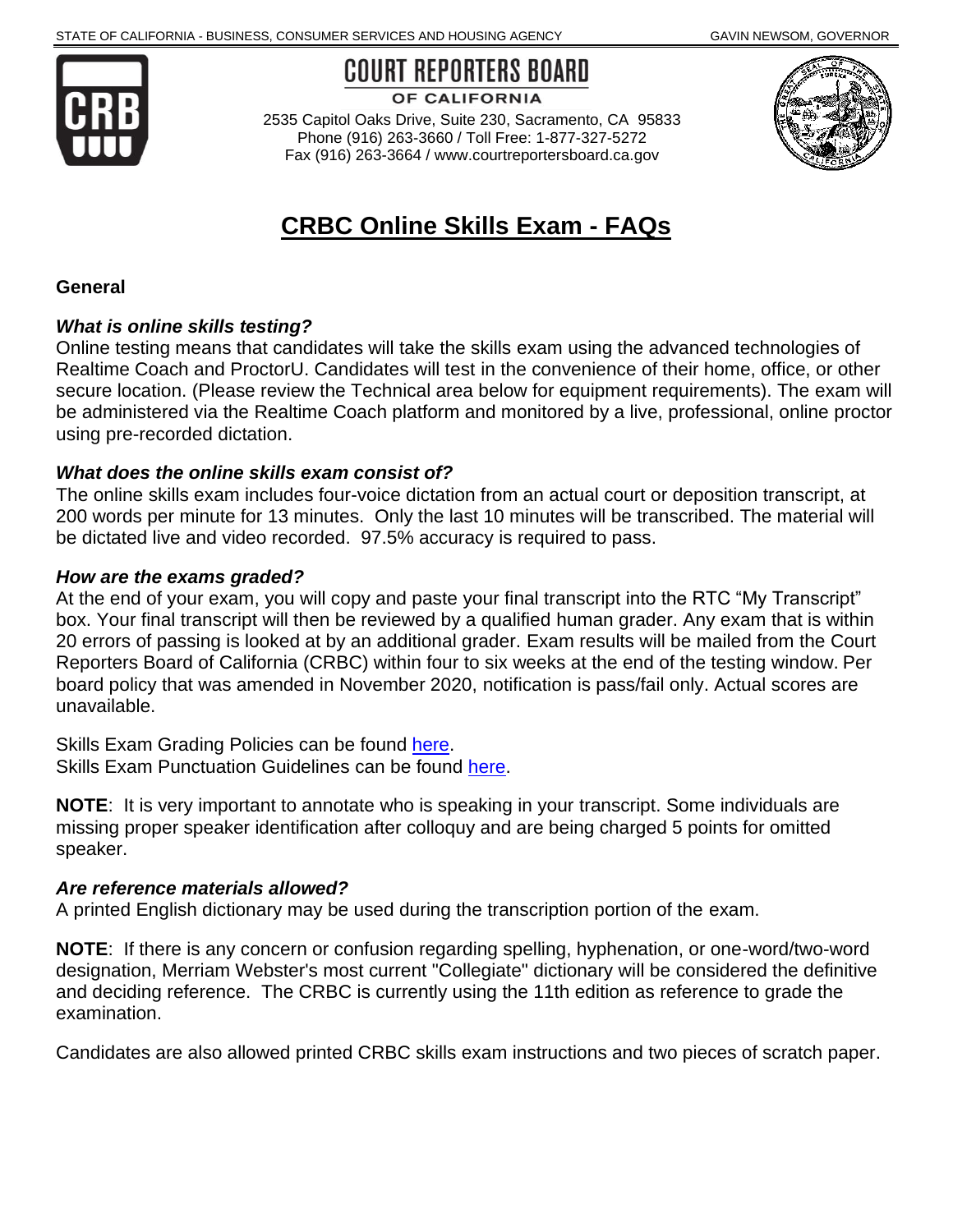## *How do I apply?*

The examination application and fee must be submitted directly to the CRBC.

- The CSR exam eligibility requirements can be found [here.](https://courtreportersboard.ca.gov/applicants/eligibility.shtml)
- The first-time application can be found [here.](https://courtreportersboard.ca.gov/applicants/firsttime.shtml)
- The re-examination application can be found [here.](https://courtreportersboard.ca.gov/applicants/reexam.shtml)

#### *What are the examination fees?*

There is a \$40.00 application fee that is payable once per three-year cycle. In addition, there is a \$25.00 examination fee per exam.

#### *How long do I have to transcribe my exam?*

Candidates will have two hours and 30 minutes to complete and submit their final transcripts. No breaks will be allowed, including smoking or restroom breaks.

**NOTE**: Final exam and notes must be converted to PDF before uploading into RTC.

## **Exam scheduling**

## *When can I schedule my exam after I apply?*

After the CRBC receives and processes all examination applications, a confirmation email will be sent to the candidates from Realtime Coach ([customercare@learnrealtime.com\)](mailto:customercare@learnrealtime.com) with scheduling information for your skills exam. Candidates should schedule their exam upon receipt of their confirmation email to secure their preferred test date and time during the exam testing window.

**NOTE**: All exams must be scheduled 72 hours in advance (based on proctor availability).

## *How do I schedule my exam?*

 online through ProctorU during the designated testing window dates. Remember, all exams must be scheduled 72 hours in advance and during the testing window. Once you receive your confirmation email follow the instructions in the email to schedule your exam

#### *Can I extend my exam fee from one testing window to the next?*

 If, after an application has been submitted to the Board, an applicant finds that he or she is unable to appear for the exam, the Board must be notified immediately. An eligible applicant who fails to appear for the assigned examination subject shall forfeit his or her fee.

#### *Can I cancel an exam?*

 In cases where an applicant must cancel, the CRBC can elect to hold the fee over for one exam only, if written request is mailed to the Board within 10 days of the exam testing window. There will be no refunds issued. There are no exceptions.

#### *Practice exams*

Is there any way to practice the online testing procedure before taking my real exam? Yes, and practicing is strongly encouraged! (*Make sure to listen to ALL 15 minutes of the practice file to ensure it doesn't pause/skip due to buffering.)* 

 building purposes, but rather as a means to become comfortable with the online testing process. The exam fee will include one practice dictation. The practice dictation is not intended for speed-Candidates may repeat the one practice dictation unlimited times in order to familiarize themselves with the process.

 Once familiar with the process, it is recommended that candidates schedule a proctored practice exam. The exam fee will include two free proctored practice exams.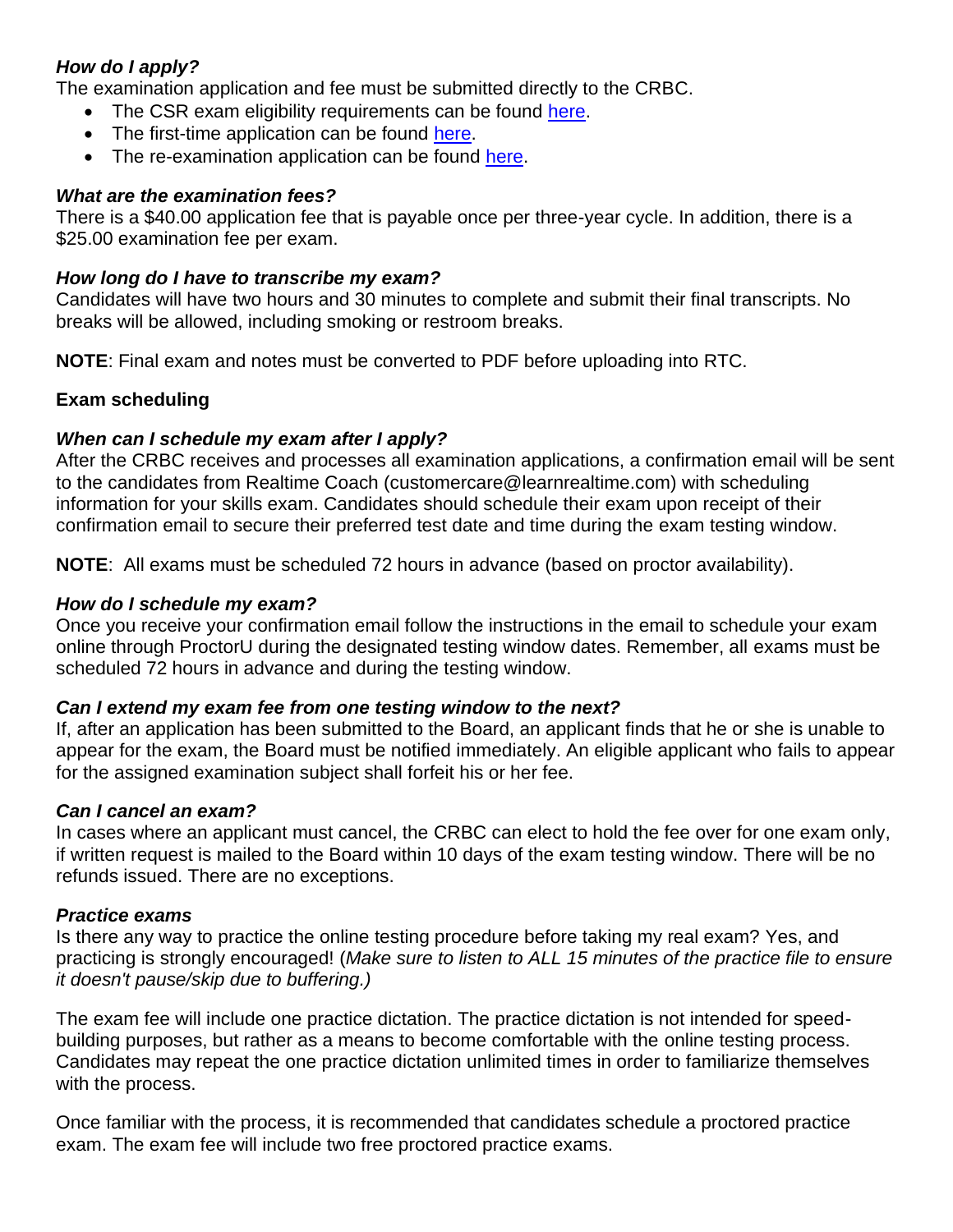# **Security**

## *How can CRBC be sure that candidates will not share content?*

 Testing information is confidential. By registering to take an online exam, the candidate agrees that the subject and words of the exam will not be disclosed to anyone. Exam subversion of any type is a Candidates that share the exam or notes with anyone outside of the CRBC or RTC may be subject to misdemeanor pursuant to Business and Professions Code section 123. The candidate will sign an affidavit agreeing not to save the file in any format or location, nor share the content in any manner. criminal prosecution and/or prohibition of taking future exams.

 workspace is secure by giving a 360-degree pan of the entire room and desk or workspace. ProctorU's proctors are connected to candidates in realtime, with live audio and video connections. Additionally, proctors view a live feed of the candidate's monitor through screen-sharing technology. After authenticating their identity, candidates must show (using an external webcam) that their

 ProctorU uses multiple levels of recording and reporting, including full session video and audio, and screen capturing. ProctorU's screen-sharing software provides the proctor with a list of current taker's computer. Additionally, ProctorU will require you to remove secondary monitors and will running processes. Proctors are able to remotely disable or close unauthorized software on the testdisable unnecessary software.

## *How will ProctorU know the correct person is taking the exam?*

 Via a webcam, a live proctor sees the user, checks their photo ID and takes their photo to keep on Using techniques based on industry-leading fraud protection and banking standards, the user ProctorU has a layered authentication process that establishes the candidate's identity: file. (Please note that if the webcam is moved after its location is approved by the proctor, the proctor will interrupt the session due to security concerns, and the exam will be terminated.) answers challenge questions to validate their identity.

Sophisticated keystroke analysis software creates a profile for each user.

# **Technical**

## *What equipment/technical requirements do I need?*

Please read: [How to take an Online Skills Exam with Realtime Coach and ProctorU](https://courtreportersboard.ca.gov/applicants/skills_exam_instructions.pdf) (**CRITICAL**!) The above link contains detailed instructions on the three mandatory uploads that must be performed in order to complete your exam:

- Upload your notes file in PDF format (four minutes)
- Upload your transcript in PDF format
- Copy and paste your transcript into the Transcript area

Candidates will be allowed to print one rough draft for proofreading purposes. The printer must be hard-wired to the candidate's computer. The proctor must see the candidate shred the rough draft before completion of the exam.

 **PLEASE NOTE:** Because the 15-minute dictation file is LARGE, it is imperative to ensure you have adequate bandwidth so you don't run into problems with buffering.

Realtime Coach offers videos on testing in their system: [Realtime Coach Tips/Tutorials](http://www.myrealtimecoach.com/Support/Tutorials_RTC3.php)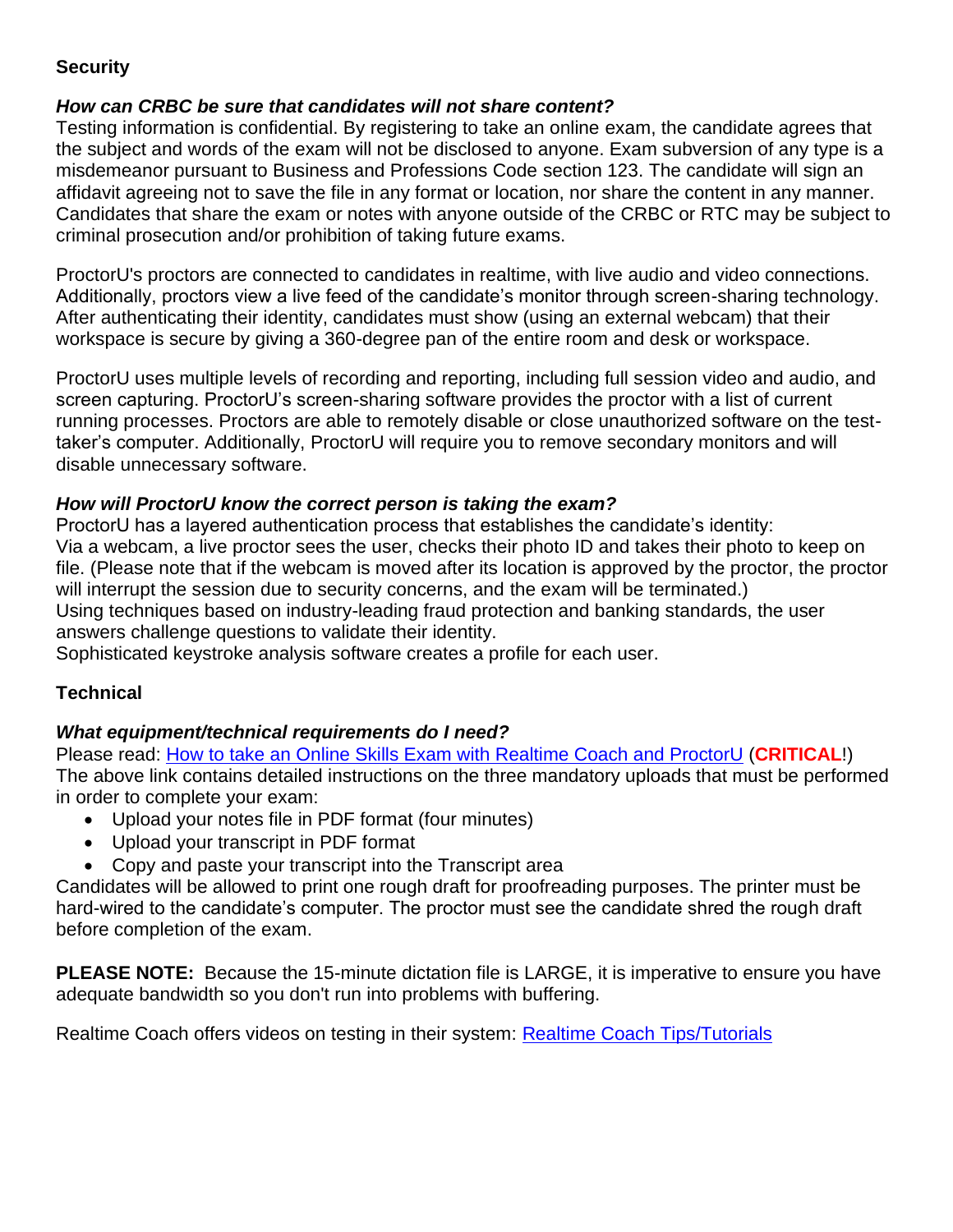## *Software*

The only software permitted to be open on the candidate's computer will be:

- CAT software
- Realtime Coach site
- Dictionary (loaded on hard drive, not online)

 copy or as a pre-loaded program on the candidate's computer. No access to online dictionary sites The most current edition of Merriam Webster's Collegiate Dictionary will be allowed either in hard will be permitted. No free-standing electronic spell-checkers will be permitted.

**Note**: The proctors are not trained or allowed to help you with your CAT software.

You MUST know how to do the following processes before testing:

- How to place your writer in test mode (if available)
- How to connect your writer to your CAT software (for realtime) or how to read your steno notes into your CAT software (non-realtime)
- How to edit a transcript in your CAT software
- Where to locate your files on your computer
- How to distinguish the various parts of the file from one another, such as a note file versus a transcript file
- How to mark and copy a portion of text in your CAT software

CRBC strongly recommends that you take your first online exam Monday through Friday, between 10 a.m. and 7 p.m. Eastern Time, so that there is access to Realtime Coach's technical support team that is standing by.

Click [Realtime Coach Technical Support](http://www.myrealtimecoach.com/als/customercare.php) and bookmark the site to quickly reach Realtime Coach's technical support in the future or to ask them a technical question that is not covered in the critical link above.

 4 p.m. - 8 p.m. Eastern Time. Always allow yourself ample time in case there are delays in getting a proctor or there are technical issues that must be addressed prior to taking your exam. ProctorU recommends scheduling your exam in advance and outside of their busiest period, which is

#### *What if I am unable to complete my exam due to a poor internet connection?*

 The likelihood of this happening is slim if you have tested your bandwidth before logging in to take the suggested browsers, and taking advantage of the free proctored practice) will also help you avoid this exam. The recommendations set forth by ProctorU and Realtime Coach (such as not using a wireless internet connection, shutting down all unnecessary programs running on your computer, using their scenario.

 minutes into the exam, the exam will end, and the proctor will file an incident report with the Board. The executive officer will review the incident report on a case-by-case basis to make a determination whether to allow retesting within the same exam cycle and if additional fees will be waived. If internet failure does occur, the proctor will initially investigate the issue. If the failure is within the first five minutes of the exam, an automatic exam reload will occur. If the failure is more than five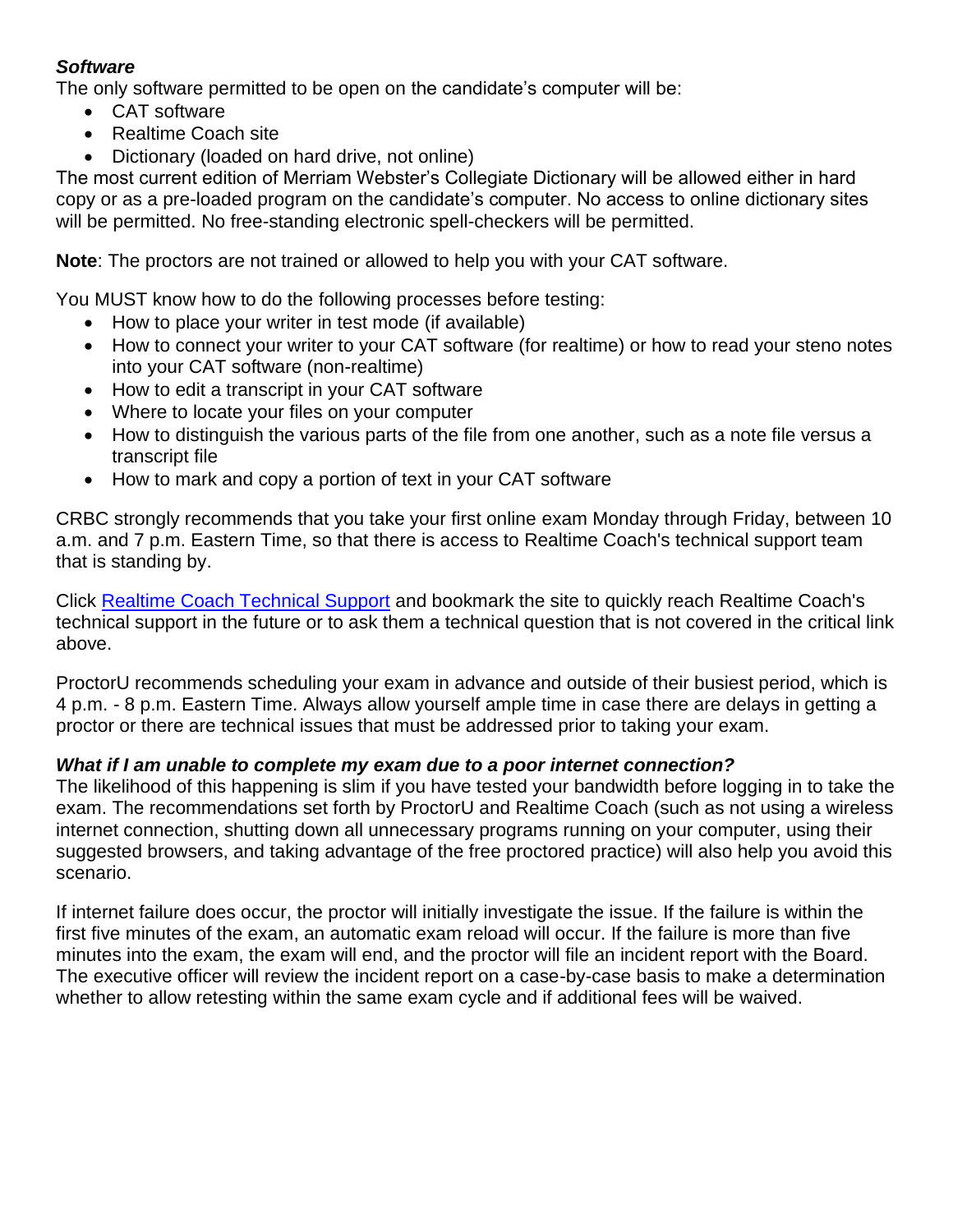## *What type of location/environment do I need?*

 door/entrance stating that you are taking an exam and cannot be disturbed. Other things to consider: ask them not to play video games or stream movies; and remove all distractions that may make noise You need a quiet location that meets the mandatory technical requirements. Place a sign on the turn off all phones; if you are sharing an internet connection with other members of your household, (animals, etc.) prior to putting on your headphones to take the exam. For security reasons, do not speak during your exam or the proctor will terminate the session. Pick the best location that is conducive to a secure, quiet testing environment. Read through the candidate instructions to make sure you meet the criteria such as a cleared desk with only one monitor and keyboard or a laptop. If your exam is interrupted for any reason that is beyond ProctorU and Realtime Coach's control, it will be considered a breach of security and will result in a failed test.

## *What is the role of the proctor?*

RTC partners with ProctorU to enable you to test online in the comfort of your own home, office, or whatever location you choose. ProctorU works with a large population of certification & training organizations, higher education and other integrated partners including: LexisNexis, Paralegal Institute, National Association Boards of Pharmacy, UNC at Chapel Hill, New York Law School, and many more (visit [proctoru.com](https://proctoru.com) for a complete client list). They have thousands of proctors at proctoring centers across the country.

 Proctors are provided with overall general guidelines for proctoring our testing candidates. They are assistance during the testing process to produce your exam transcript. not trained on steno machines or the operation of steno machines. Their role in your testing experience is to ensure that you are following CRBC's testing rules and are not receiving any

 speaking during the exam (unless answering a proctor), leaving the room, moving outside of the If you violate any of CRBC's testing rules such as removing your headphones, moving the camera, camera's range, or someone walks into the room, the proctor will create an incident report and your exam will result in an automatic failure.

## *What is CRBC's security policy?*

All online testing candidates are required to acknowledge the following prior to taking their exam:

 Business & Professions Code, Section 123: "It is a misdemeanor for any person to engage in any conduct which subverts or attempts to subvert any licensing examination or the administration of an examination, including, but not limited to:

 of any portion of the actual licensing examination; aiding by any means the unauthorized reproduction of any portion of the actual licensing examination; paying or using professional or paid examination- during, or after an examination; or using or purporting to use any examination questions or materials (a) Conduct which violates the security of the examination materials; removing from the examination room any examination materials without authorization; the unauthorized reproduction by any means takers for the purpose of reconstructing any portion of the licensing examination; obtaining examination questions or other examination material, except by specific authorization either before, which were improperly removed or taken from any examination for the purpose of instructing or preparing any applicant for examination; or selling, distributing, buying, receiving, or having unauthorized possession of any portion of a future, current, or previously administered licensing examination.